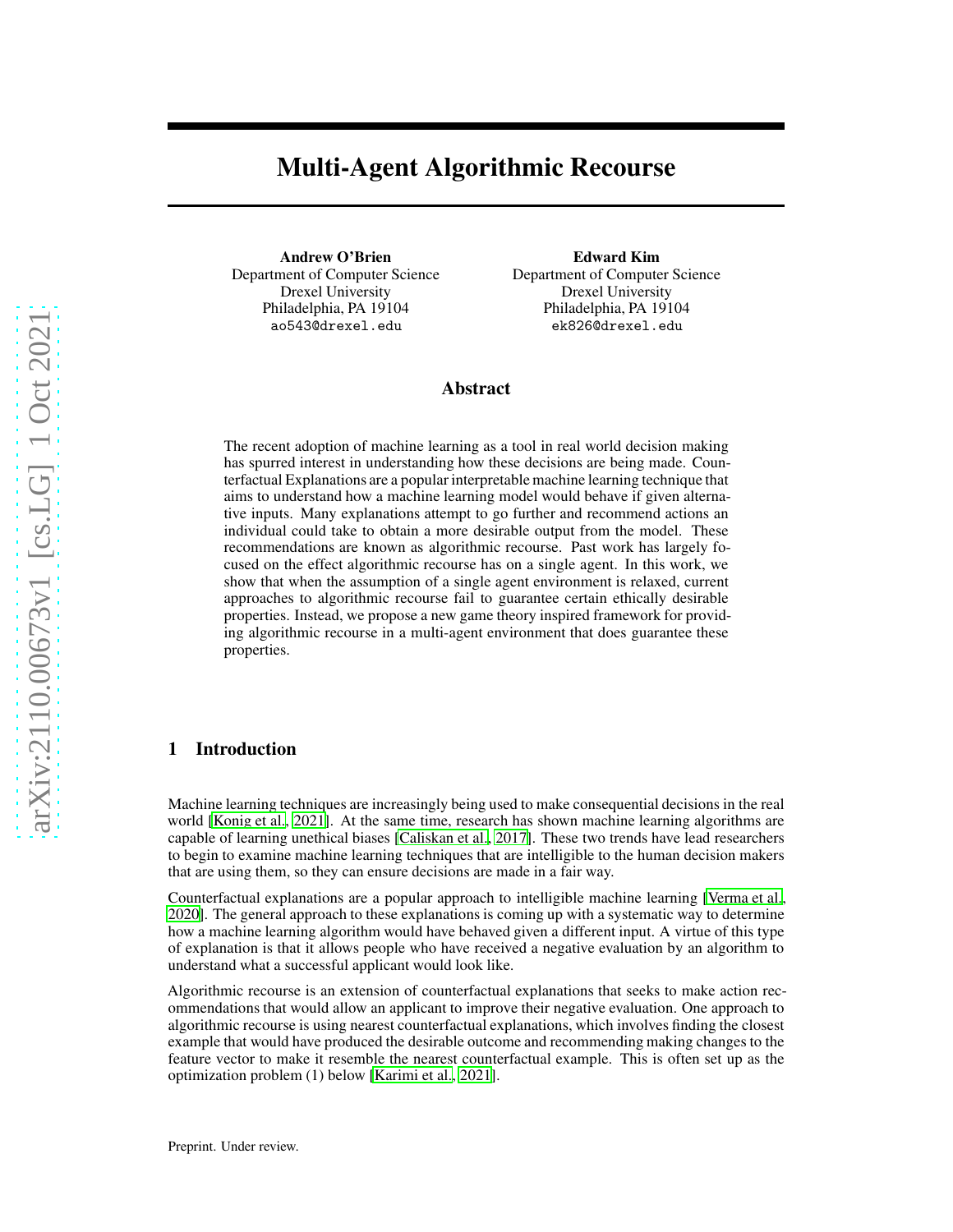$$
\delta^* \epsilon \operatorname*{argmin}_{\delta} cost(\delta; x^F)
$$
\ns.t.  
\n
$$
h(x^{CFE}) > t,
$$
  
\n
$$
x^{CFE} = x^F + \delta,
$$
  
\n
$$
x^{CFE} \epsilon P,
$$
  
\n
$$
\delta \epsilon F,
$$
\n(1)

The intuition behind the optimization is that we are tying to recommend the lowest cost action,  $\delta^*$ , that if it were taken would cause the agent's current feature values to shift to a point where the outcome of the machine learning model would be beyond some threshold, t. The cost function for an agent taking an action  $\delta$  while at a current feature value  $x^F$  is given by  $cost(\delta; x^F)$ . The value of the agent's features after taking action  $\delta^*$  is denoted by the counterfactual explanation feature vector,  $x^{CFE}$ . The value of the machine learning model at some feature vector x is given by  $h(x)$ . An agent often has only a limited number of actions it can take. For example, it may not be feasible for a loan applicant to increase their savings by more than 10% to change a model's outcome from likely default to unlikely default. The set of feasible actions are denoted by the set  $F$ .  $P$  is a related set that denotes the set of all feature vectors that are actually possible for an agent to achieve. For example, this set will not contain any feature vectors whereby the agent has a different height.

## 2 Single vs multi-agent recourse

Frequently implicit in the literature on nearest counterfactual explanations and algorithmic recourse is the assumption that we only need to take into account the effect an agent's actions have on their own model evaluation [\[Karimi et al., 2020\]](#page-6-3). In the real world, a benevolent decision making entity would likely be concerned with the effects of an agent's actions on all of the agents it's advising. In strategic environments, an individual's utility often depends on its own actions and the actions of other agents. Therefore, recommended actions that are are optimal from an individual agent's perspective may not be optimal when considered from a multi-agent perspective.

The following example, based on the classic strategic game the prisoner's dilemma, is illustrative of the problems that can arise when using recourse techniques based on a single-agent perspective. Assume an entity is advising two agents on how to reduce their current prison sentence. Each agent has the option to collaborate with the police and betray the other agent or remain silent and refuse to collaborate. The sentence reductions for each agent are a function of both their own action and the action of the other agent and are given by table 1. Assume the entity has models  $h_1$  and  $h_2$  that perfectly predict the payoffs given in the table below for agents one and two respectively.

|         |              | Agent 2      |            |
|---------|--------------|--------------|------------|
|         |              | Betray $(1)$ | Silent (0) |
| Agent 1 | Betray $(1)$ | 3.5, 3.5     | 10,1       |
|         | Silent $(0)$ | 1.10         | 5,5        |

Table 1: Payoff matrix for prisoner's dilemma example.

Assume that agent one comes to the entity and notes it's current sentence reduction is given by  $h_1(x^F = [0, 1]) = 1$  years.  $P = \{[0, 0], [1, 0], [0, 1], [1, 1]\}$  and  $F = \{[1, 0], [0, 0]\}$ . In this example, the optimal recourse according to the nearest counterfactual explanation is  $\delta^* = [1, 0]$ . The new predicted payoff for agent one is  $h_1([1, 1]) = 3.5$ . The goal of recourse for that agent has been achieved. There are two additional facts to note.  $h_2$  has gone from 10 to 3.5 on the new input  $x^{CFE} = [1, 1]$ . Furthermore,  $h_1(x^{CFE}) + h_2(x^{CFE}) = 7 < h_1(x^F) + h_2(x^F) = 11$ . The algorithmic recourse recommendation has made agent two worse off and decreased the sum of benefits to both agents.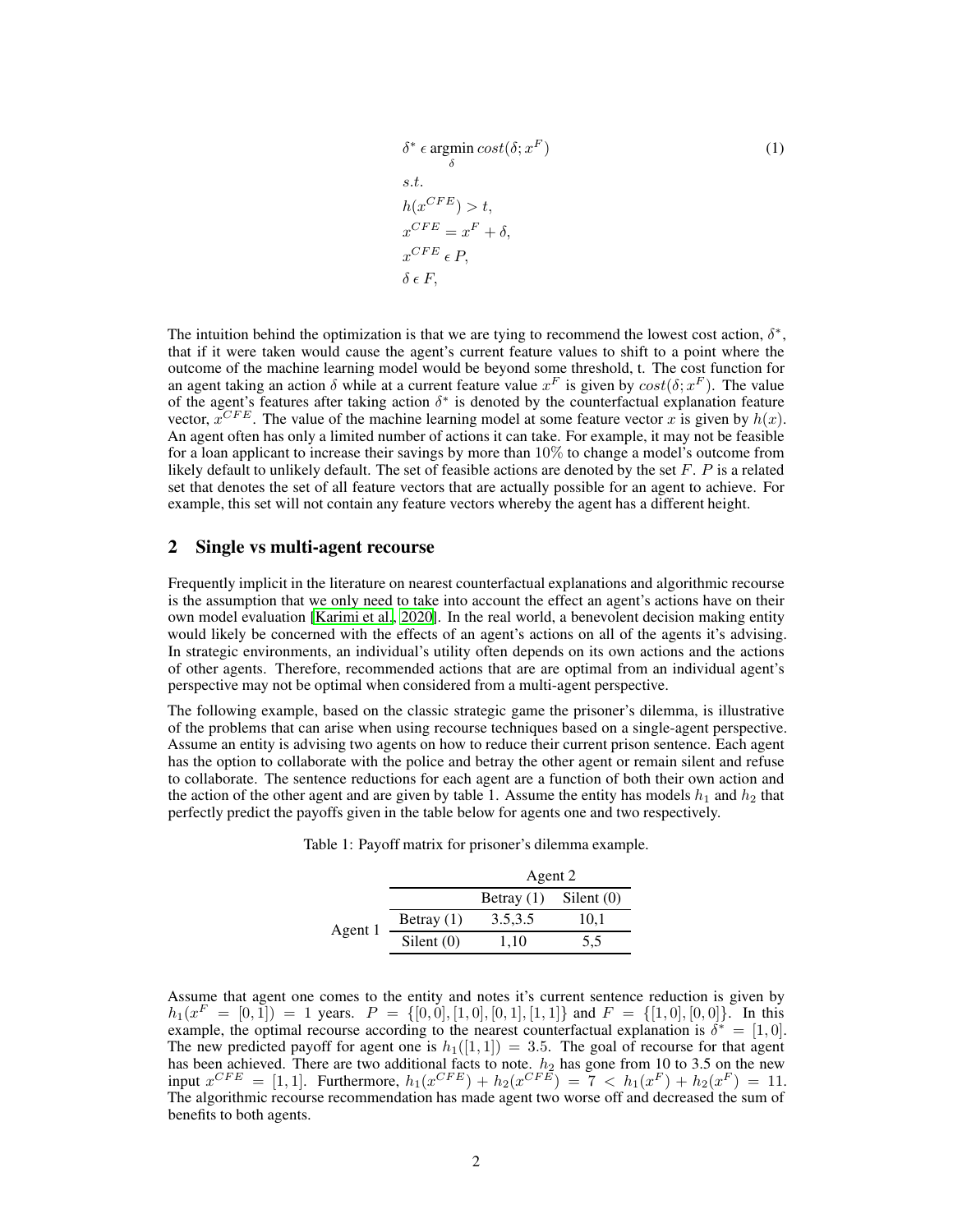Now consider the alternate case where agent one comes to the entity and notes it's current sentence reduction is given by  $h_1(x^F = [0, 0]) = 5$  The recourse recommendation that improves agent one's outcome is  $\delta^* = [1, 0]$  As before, this recommendation makes agent two worse off. Unlike the previous case, the amount it makes agent agent one better off is greater than the amount it makes agent two worse off, so the group is better off.

The above examples illustrates inherent trade-offs that must be considered when making recourse recommendations in strategic situations where an agent's outcome depends on her actions and those of other agents. An ethically ideal recommended action would improve the prediction of the agent being advised (principle agent), not worsen the prediction for any other agent, and increase the sum of the predictions for all of the agents. The latter two properties are known in game theory as Pareto efficiency and social welfare efficiency [\[Tadelis](#page-6-4), [2013\]](#page-6-4). When considering the single agent environment, any action that achieves one must trivially satisfy all three. However, when there are at least two agents, an action that achieves one goal can fail to achieve one or both of the other two.

Our work is not the first to examine recourse from a multi-agent perspective. [Rawal and Lakkaraju](#page-6-5) [\[2020\]](#page-6-5) propose a framework for multi-agent recourse but do not incorporate causal relationships between features when making recommendations. Furthermore, although they take into account that recourse recommendations might perform differently for different subgroups , they don't address the idea that an agent acting on a recommendation might affect another agent's model outcome.

# 3 Counterfactual identification

In order to make a multi-agent recourse recommendation, the effect of the recommendation on the predictions for all the agents must be known. Causal and counterfactual knowledge of this kind can be encoded as a structural causal model M and a corresponding causal graph  $G<sub>M</sub>$  [\[Pearl, 2009\]](#page-6-6). M =  $\leq$ F, X, U $>$  is a three tuple of endogenous variables X, exogenous variables U, and a set of structural equations  $F = \{f_1, ..., f_{|X|}\}\$  that determine how values are assigned to the endogenous variables. In the directed causal graph  $G_M$ , there is a node for every exogenous and endogenous variable. An edge connects a node  $n_i$  to  $n_j$  if and only if the variable corresponding to no  $n_i$  appears as an argument in the function  $f_i$  which assigns values to the variable corresponding to  $n_i$ .

Counterfactual statements can be represented using do-operations of the form  $do(X_i := k)$ . A do-operation transforms M to  $M_A$  by assigning k to  $X_i$  instead of assigning it the value of  $f_i$ . The corresponding causal graph  $G_{M_A}$  is identical to G but with the incoming edges to the node corresponding to  $X_i$  removed. Recommended actions can be interpreted as a set of do-interventions  $A = do({X_i := a_i}_{i \in I})$ . Assuming no hidden confounders and an invertible F, any X can be uniquely determined given any U and vice versa. Hence any structural counterfactual query can be computed in the following way  $x^{SCF} = F_A(F^{-1}(x^F))$  [\[Karimi et al., 2021\]](#page-6-2).

The prisoner's dilemma example can be stated as the following structural causal model.  $M = \lt$  $F, X, U >$  where  $X = \{h_1, h_2\}, U = \{x_1, x_2\}, F = \{f_1, f_2\}$ , and

$$
f_i(x_i, x_j) = \begin{cases} 1 & \text{if } x_i = 0, x_j = 1 \\ 3.5 & \text{if } x_i = 1, x_j = 1 \\ 5 & \text{if } x_i = 0, x_j = 0 \\ 10 & \text{if } x_i = 1, x_j = 0 \end{cases}
$$

The corresponding causal graph  $G_M$  is depicted in figure 1.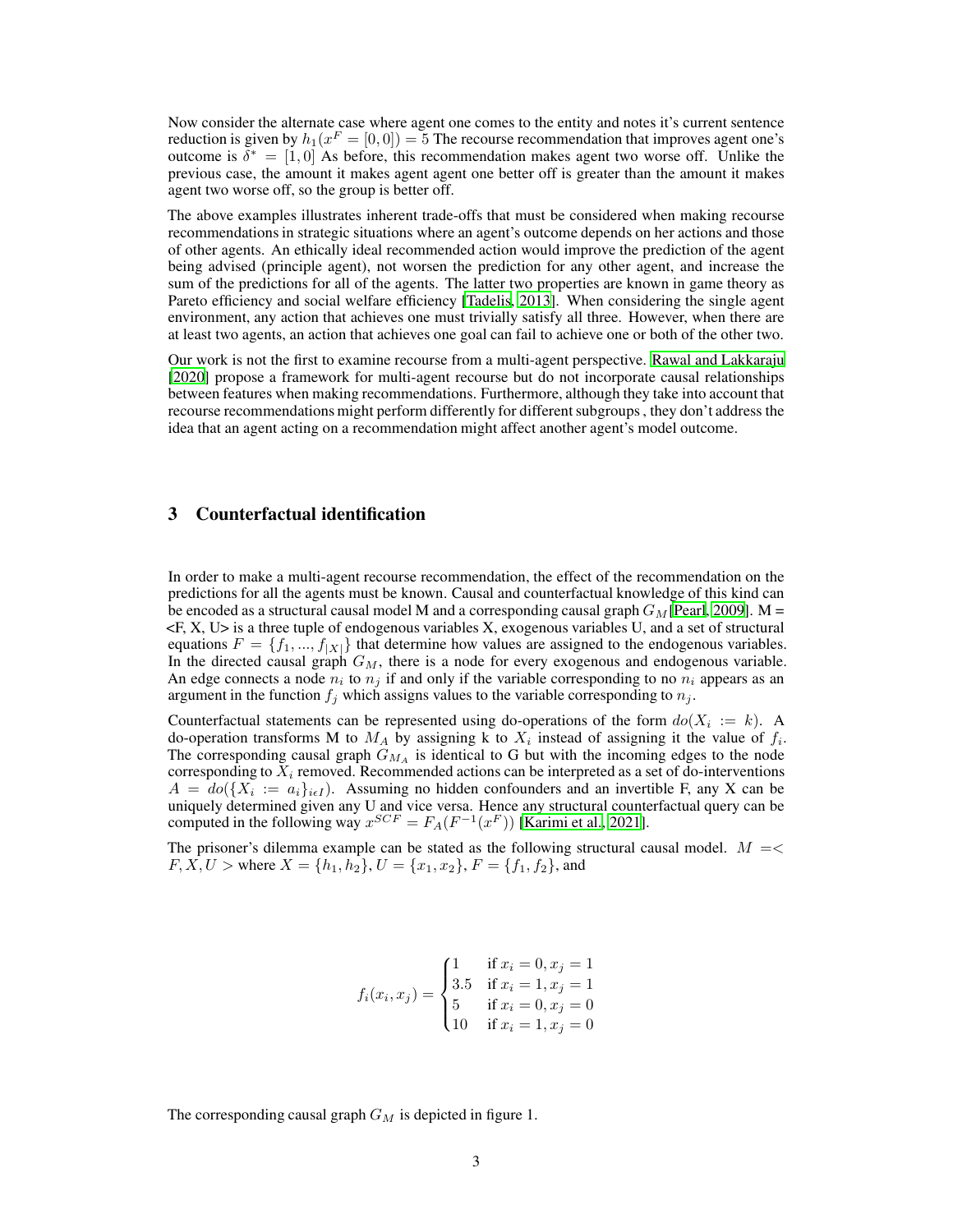Figure 1: Figure 1: The causal graph corresponding to the prisoner's dilemma example.



Learning causal graphs from data is currently an open area of research [\[Heinze-Deml et al., 2018\]](#page-6-7). Although progress has been made in recent years, the difficulty of learning a causal graph or structural causal model from data is a serious limitation on any approach to recourse, such as ours, that assumes this knowledge.

## 4 Problem reformulation

Below we present three different algorithmic recourse optimization problems: single agent efficient, social welfare efficient, and Pareto efficient. Each problems corresponds to a different desirable ethical property that the recommendation should have.

#### 4.1 Single agent efficient recourse

[Karimi et al. \[2021\]](#page-6-2) showed that incorporating causal models was necessary for making accurate recourse commendations in the case of single agent recommendations. They restate the problem of making recourse recommendations as one of making minimal interventions as follows.

$$
a^* \epsilon \operatorname*{argmin}_{a \in A} cost_i(a; x^F)
$$
  
s.t.  

$$
h_i(x^{SCF,a}) \ge t,
$$
  

$$
x^{SCF,a} = F_a(F^{-1}(x^F)),
$$
  

$$
x^{SCF,a} \epsilon P,
$$
 (2)

The intuition behind the problem is that we are trying to recommend an action a that minimizes agent i's cost function while meeting a set of constraints that ensure action a changes the feature vector to one that causes the model predicting agent i's outcome,  $h_i$ , to exceed some threshold, t. The new feature vector is the structural counterfactual outcome and denoted  $x^{SCF}$ . As before, P is set of plausible actions. This is the correct statement of the problem when the goal is to maximize the outcome for the principle agent.

#### 4.2 Social welfare efficient recourse

In the case that the entity wants to recommend an action that increases the sum of the predictions for the N-agents it advises, the following is the correct optimization problem.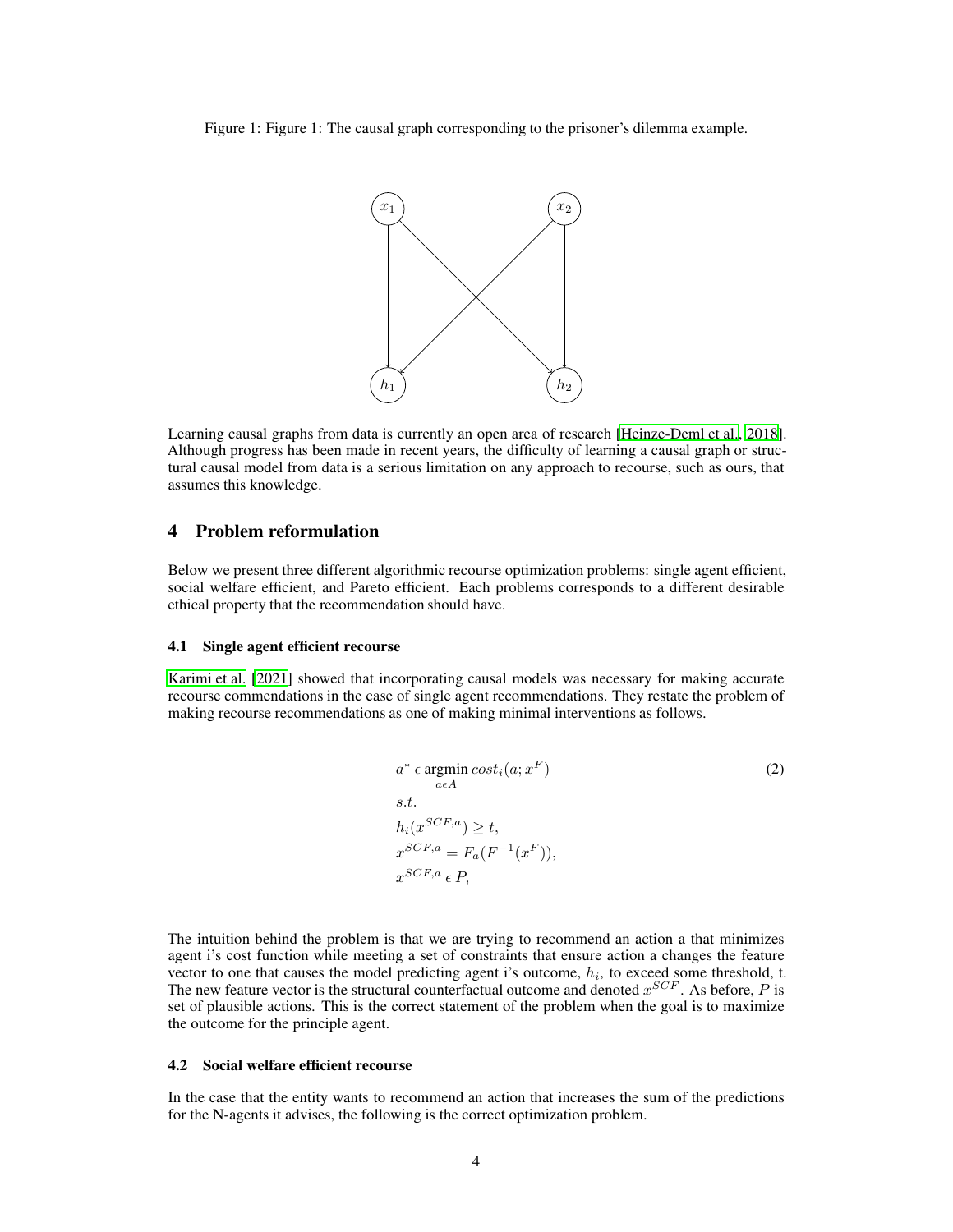$$
a^* \epsilon \operatorname*{argmin}_{a \epsilon A} cost_i(a; x^F)
$$
  
s.t.  

$$
\sum_{j=1}^{N} h_j(x^{SCF}) > \sum_{j=1}^{N} h_j(x^F),
$$
  

$$
x^{CFE, a} = F_a(F^{-1}(x^F)),
$$
  

$$
x^{CFE, a} \epsilon P_i,
$$
 (3)

An alternate variation is one where the sum of the predictions isn't decreasing and first constraint isn't strict.

#### 4.3 Pareto efficient Recourse

In the case that the entity wants to recommend an action that makes none of the N agents the entity advises worse off, the following is the correct optimization problem.

$$
a^* \epsilon \operatorname*{argmin}_{a \in A} cost_i(a; x^F)
$$
  
s.t.  

$$
\forall j \in N, h_j(x^{SCF}) \ge h_j(x^F),
$$
  

$$
x^{CFE, a} = F_a(F^{-1}(x^F)),
$$
  

$$
x^{CFE} \epsilon P_i,
$$
 (4)

The inequality constraints from 2-4 can be combined. For example, an institution might find it ethically desirable to recommend actions that make agent i strictly better off but make no other agent worse off or the group no worse off.

## 5 Experimental results

We tested the effects of our multi-agent optimization using experimental data from [Bó \[2005\]](#page-6-8). Bó ran an experiment testing players' strategies in a simulation of an iterated prisoner's dilemma with infinite rounds. The iterated prisoner's dilemma is a multi-round variant of the prisoner's dilemma whereby a player's outcome is the sum of their outcomes in the individual rounds of the game. In his experiment, he split players into a test and control group. The test group, designed to simulate infinite play, would have each game consist of an initial round and then an unknown number of additional rounds where each additional round had a probability  $\delta$  of occurring.  $\delta$  was set to 0, 1/2, or 3/4. The corresponding control group players played a fixed number of games. The fixed number was set to either 1 game if it was a control for  $\delta = 0$ , 2 games for  $\delta = 1/2$ , or 4 games for  $\delta = 3/4$ , thus ensuring the control and test group played the same number of games on average. Test games with  $\delta$  equal to 0 and control games with one round are equivalent to the single round prisoner's dilemma from section 2. 3294 games met one these criterion. Participants were paid an amount proportional to the number of the points they won in the game. Two different pay-off matrices were used during the game and are displayed below.

We examined the effects of recommendations made using single-agent optimization constrains. Of the recommendations made for the 3294 single-round prisoner's dilemma games, 434 recommendations resulted in an improvement for the principle agent as well as both a loss in social welfare and a violation of Pareto efficiency. No recommendations resulted in either social welfare or the opposing player improving. When either Pareto efficient or social welfare efficient constraints were added or just Pareto efficient constraints were considered alone, no recommendations were made at all because no action can improve the principle agent while improving social welfare or not harming the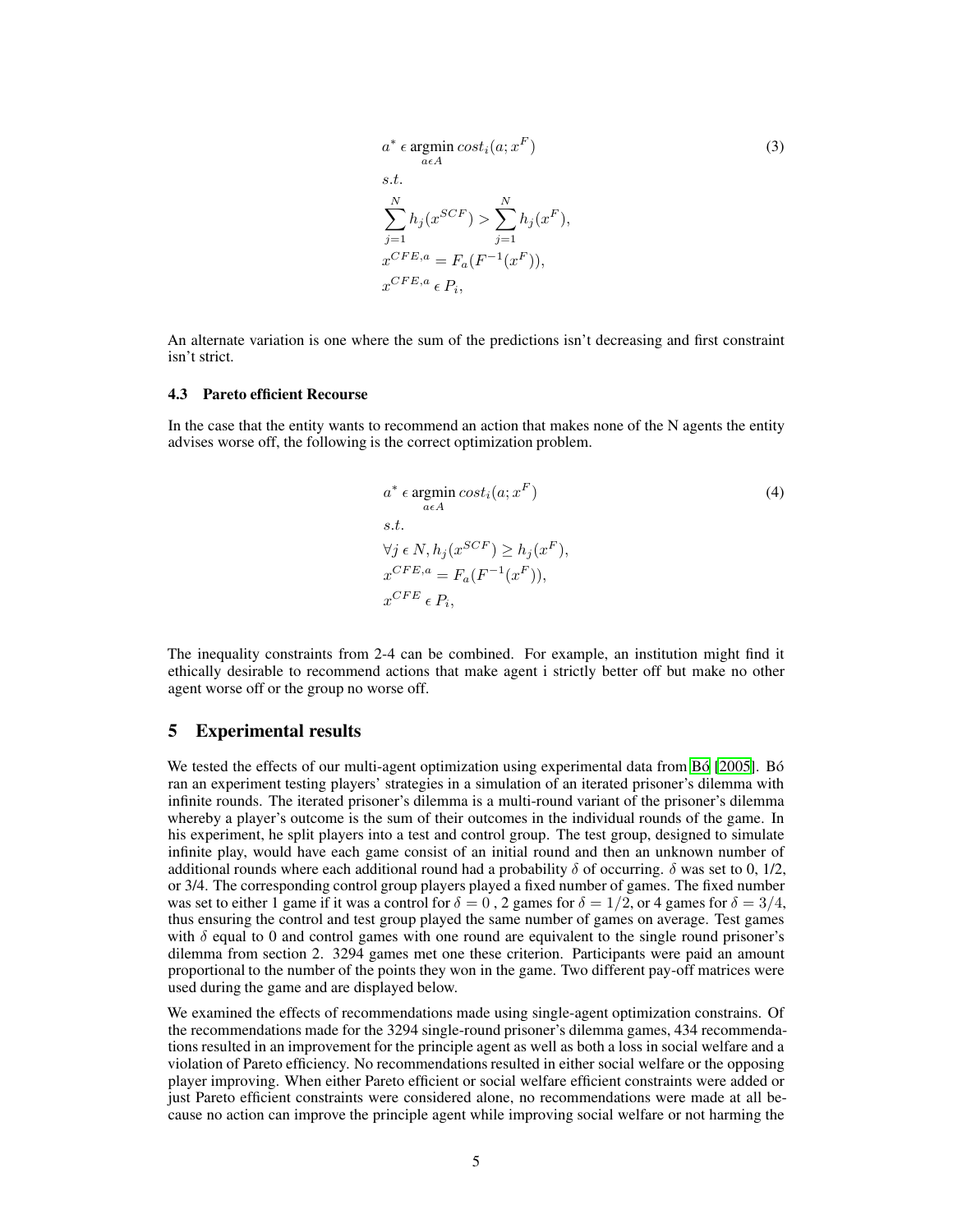|  | Table 2: First payoff matrix used in experiments from Bó [2005]. |  |
|--|------------------------------------------------------------------|--|
|  |                                                                  |  |

|         |              | Agent 2      |            |
|---------|--------------|--------------|------------|
|         |              | Betray $(1)$ | Silent (0) |
| Agent 1 | Betray $(1)$ | 35.35        | 100,10     |
|         | Silent $(0)$ | 10,100       | 65,65      |

Table 3: Second payoff matrix used in experiments from [Bó](#page-6-8) [\[2005\]](#page-6-8).

|         |              | Agent 2      |              |
|---------|--------------|--------------|--------------|
|         |              | Betray $(1)$ | Silent $(0)$ |
| Agent 1 | Betray $(1)$ | 45.45        | 100,10       |
|         | Silent $(0)$ | 10,100       | 75.75        |

other player. Therefore, optimization setups from our framework would have prevented significant third party harm when compared with single agent recourse recommendations.

When recommendations were made with just social welfare constraints, 2860 recommendations resulted in both an increase in social welfare and a decrease in the principle agent's welfare. None of the recommendations resulted in an increase in the principle agent's welfare. This result highlights a pressing ethical dilemma that previous work using the single agent framework obscured, whether or not to advise the principle agent to do something that makes it worse off because it makes the group better off. It is important that the artificial intelligence community develops a consensus on how to handle dilemmas such as this.

# 6 Discussion and future work

As machine learning models become increasingly important to organizational decision making, the need for realistically understanding the effects of those decisions will grow. Furthermore, the demand will grow to ensure machine learning powered decision making takes into account its effects on all stakeholders. Pareto superior and social welfare efficient constraints when making recourse recommendations are a step towards this inclusive style of machine learning based decision making.

This paper provided both theoretical and empirical support for the argument that an inherent trade off exists between making recourse recommendations that are good for the group and recommendations that are good for the principle agent. In the future, comparing how these different approaches to recourse recommendations perform on additional real world data sets could demonstrate concrete benefits to this line of research.

For example, companies such as Apple, Google, and Waze offer GPS services make route recommendations to many drivers simultaneously. The time it takes a driver to reach its destination is in part a function of the other drivers on the road. It is established that certain network configurations can result in a prisoner's dilemma whereby individual drivers taking the fastest route makes all of the drivers worse off [\[Nisan et al.](#page-6-9), [2007\]](#page-6-9). There is evidence that this phenomenon is currently contributing to traffic congestion in the real world [\[Cabannes et al., 2018](#page-6-10)]. A GPS application making recommendations in a traffic network may have to choose between making recommendations that are single agent optimal, social welfare efficient, or Pareto efficient. To the best of the authors' knowledge, no major GPS company has addressed this problem in the literature or otherwise. Our work can have an immediate impact on real world recourse problems such as this.

Finally, other ethical constraints in addition to Pareto efficiency and social welfare efficiency should be explored.

# References

<span id="page-5-0"></span>Gunnar Konig, Timo Freiesleben, and Moritz Grosse-Wentrup. A causal perspective on meaningful and robust algorithmic recourse. *arXiv preprint arXiv:2107.07853v1*, 2021.